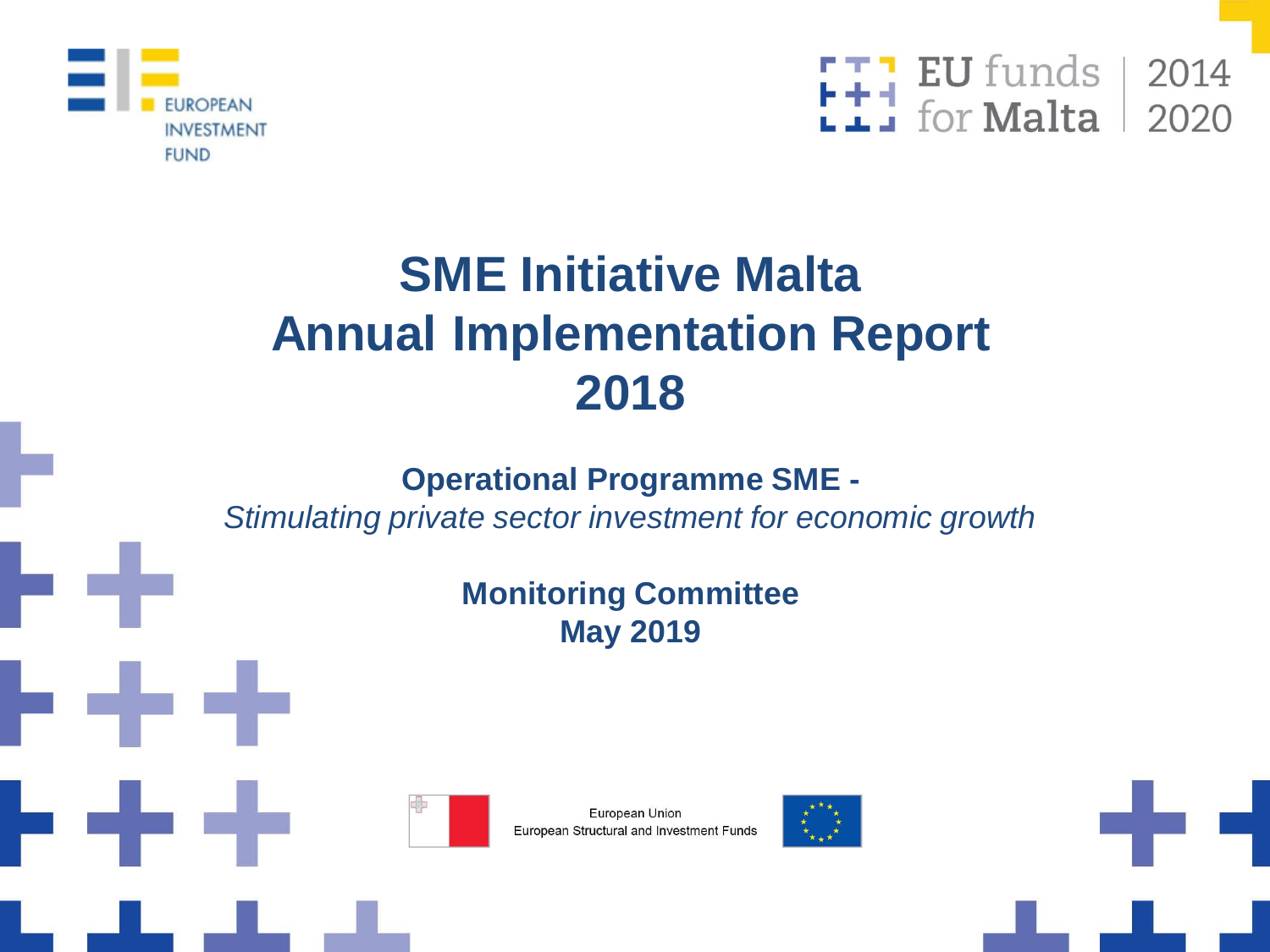

 $F + 1$  EU funds 2014

The SME Initiative aims at improving competitiveness of SMEs by facilitating SMEs access to finance.

It is an uncapped guarantee for a portfolio of new loans to SMEs.

In July of the year under review Malta topped up the fund from EUR 15m up to EUR 22m.

The implementation Period has been extended until 31st December 2023.

The Maximum Portfolio Volume (MPV) now stands at Eur 89M up from Eur 67M initially.

**The instrument will achieve a leverage of 4x of ERDF resources committed to the instrument.**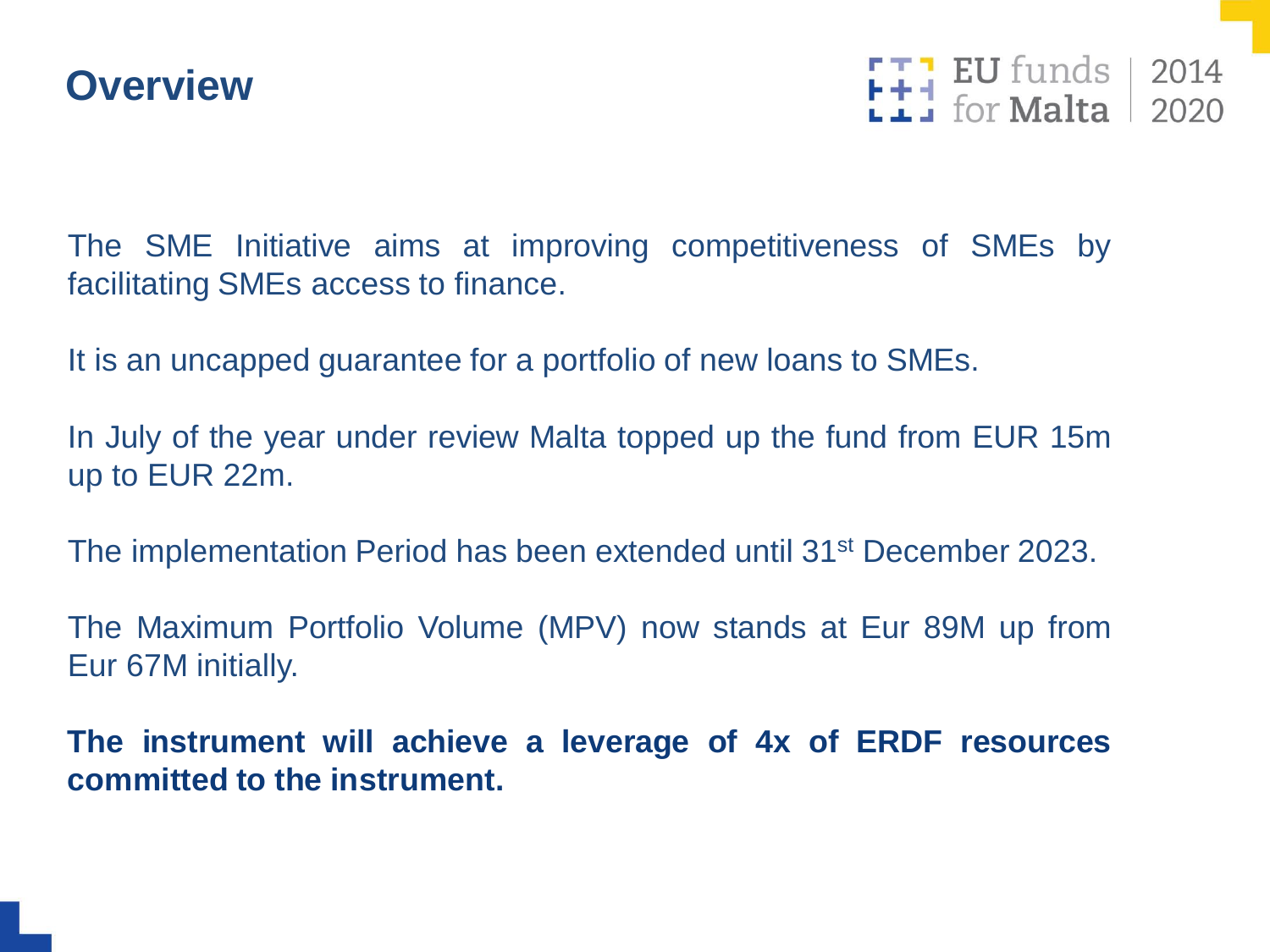

#### **Loans committed and disbursed (millions)**

#### **EU** funds 封 for **Malta**

### **Number of transactions and final recipients**

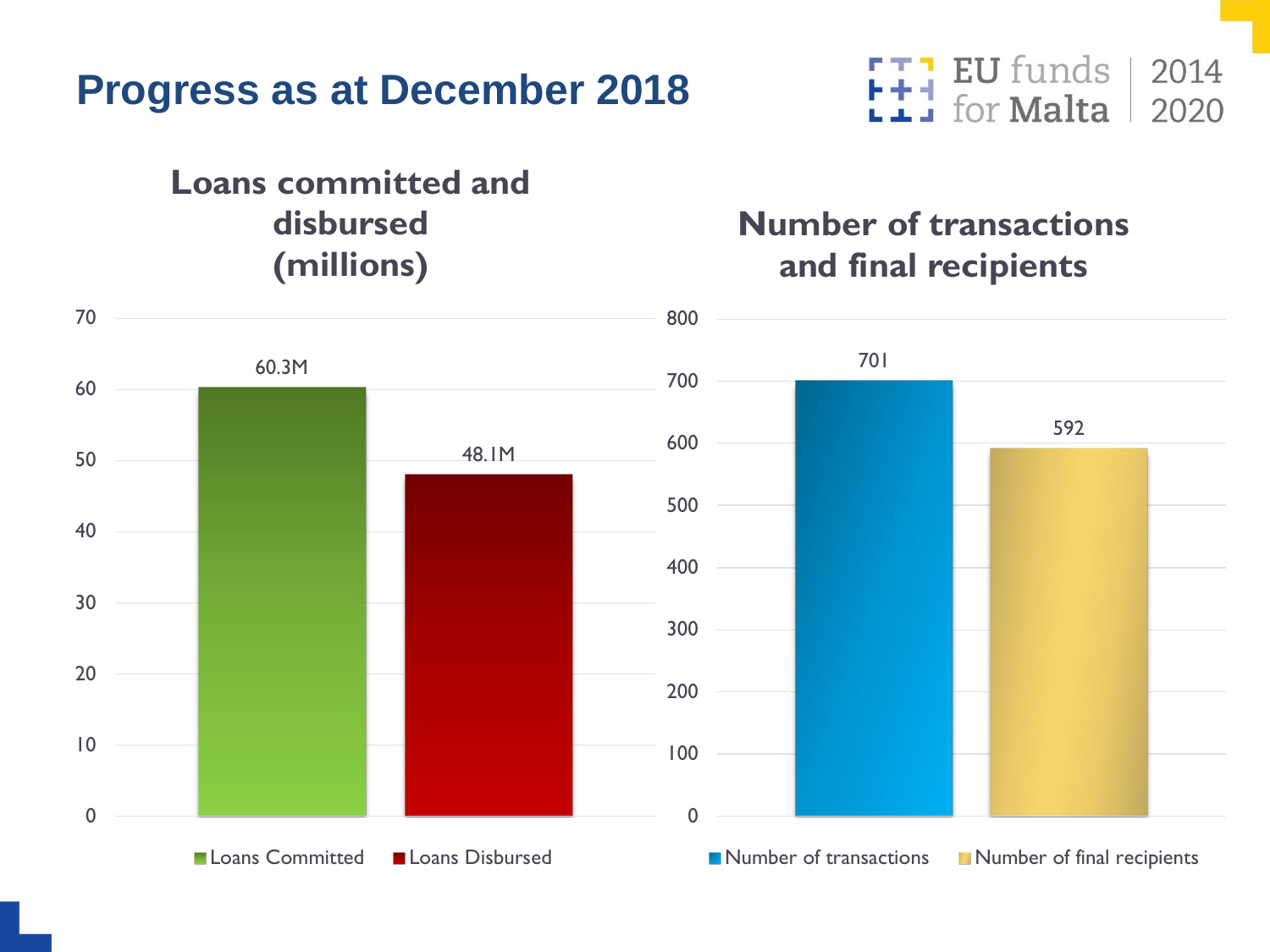#### **Build up of Portfolio – EU** funds for **Malta Loans Committed and Disbursed**

Loans Committed and Disbursed (cumulatively)

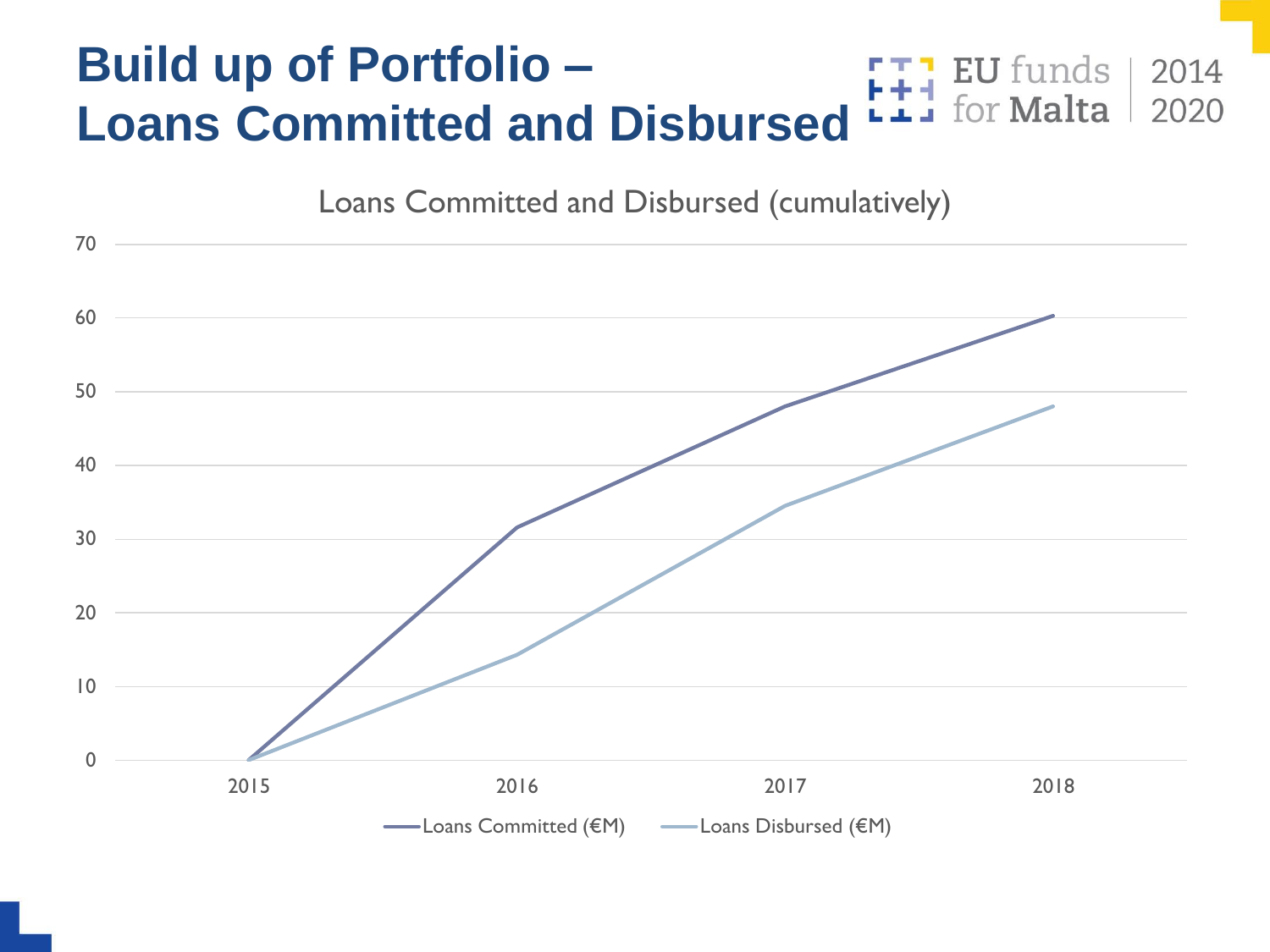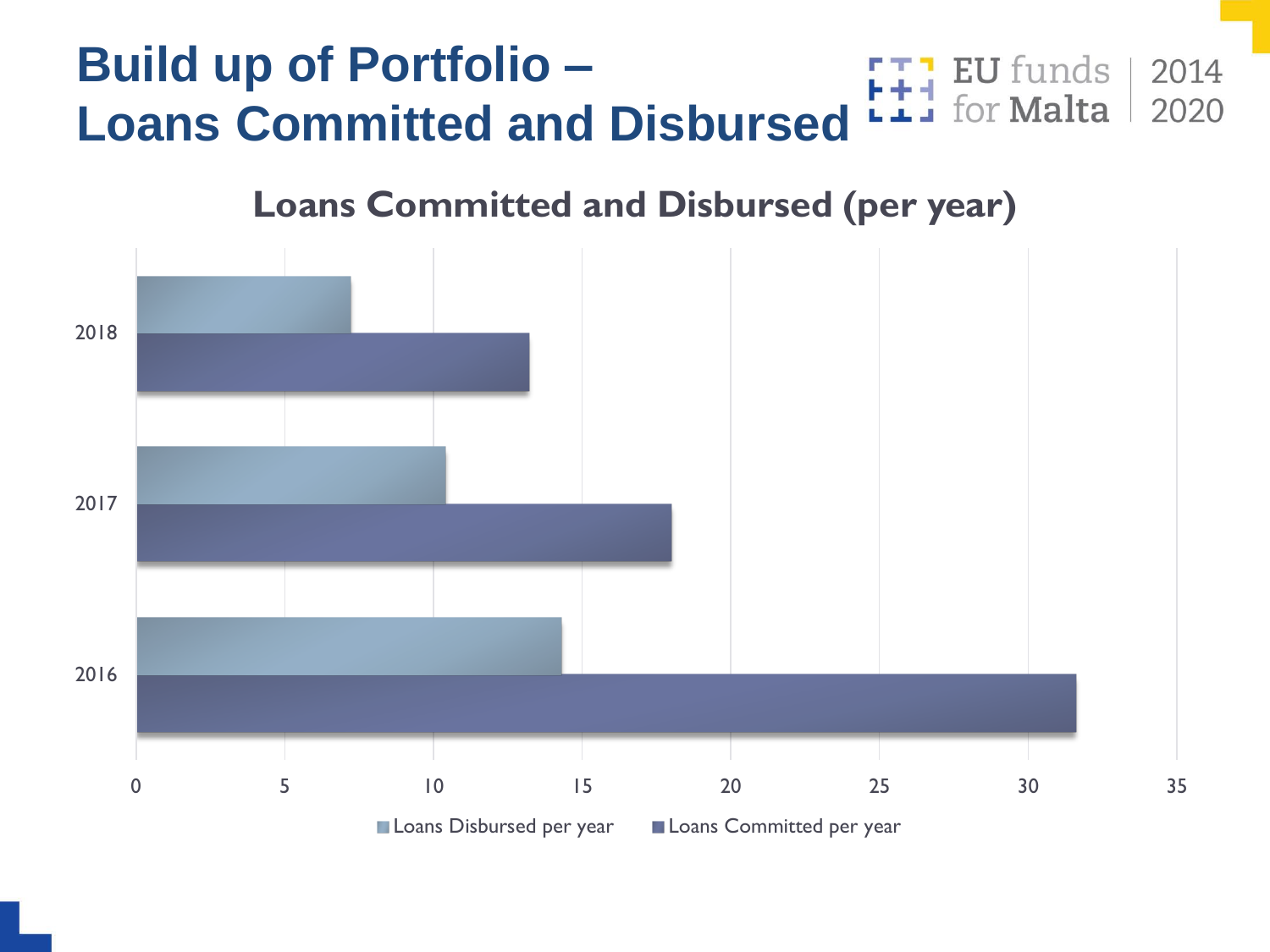# **Profile of final recipients as at December 2018**

## **Diversification by Sector**

- **60 sectors** received financing (NACE code level 2)
- **5 sectors account for approx. 50%** of SMEs receiving financing



 $EU$  funds  $|$ 2014 for **Malta** 2020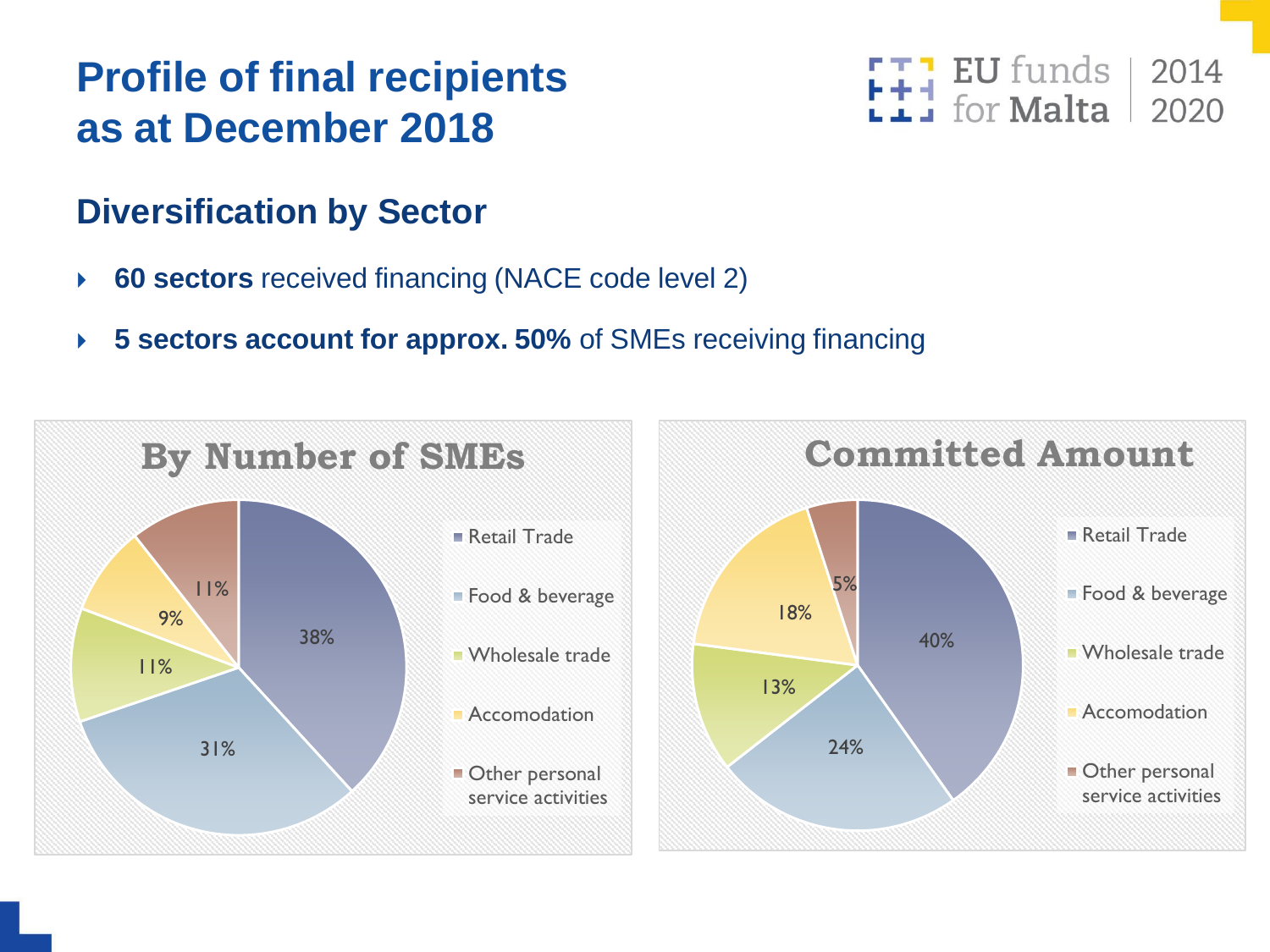# **Assistance by Territory**





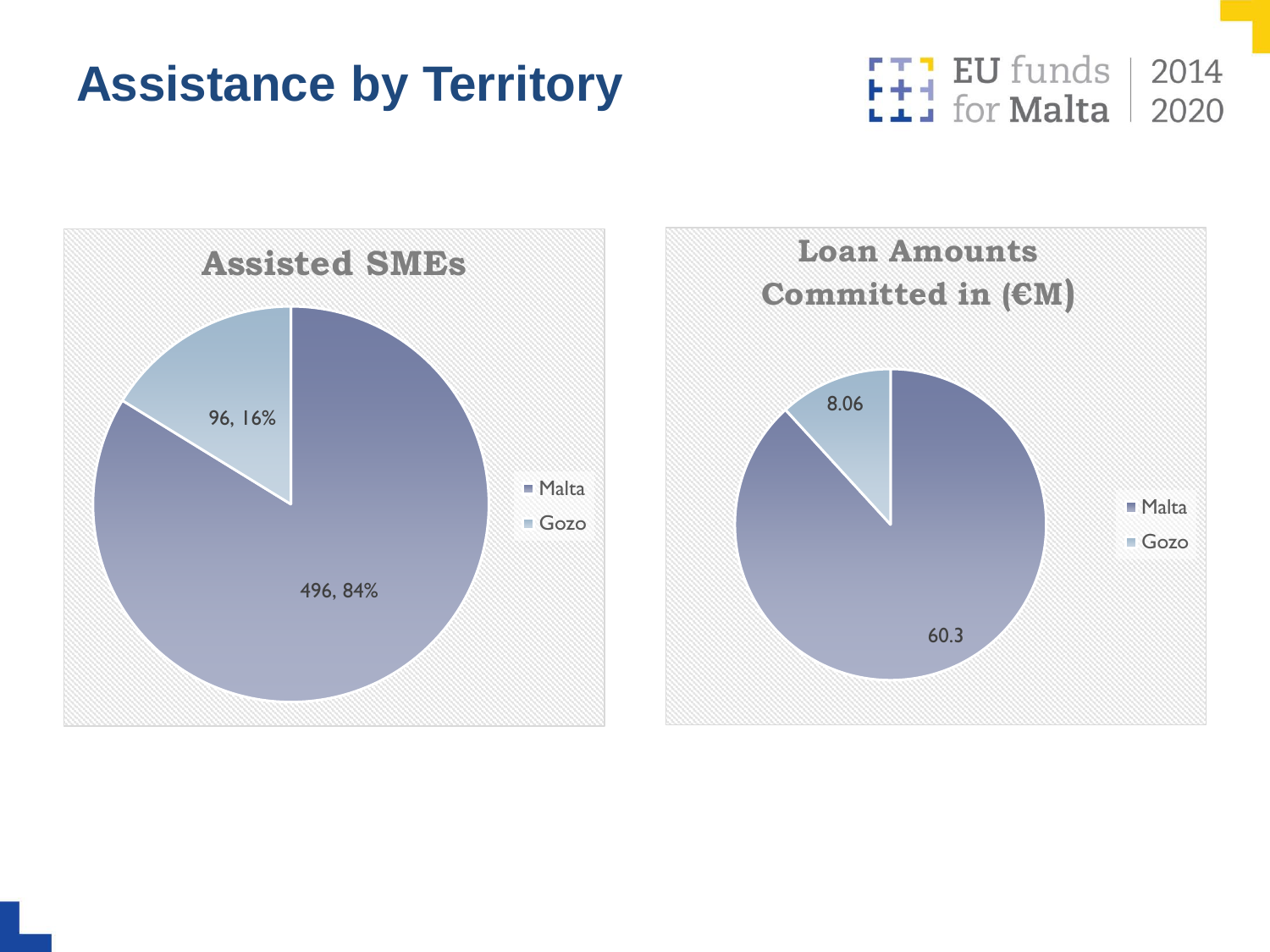# **Profile of final recipients as at December 2018**



### **Loan purpose** Working capital



- **Tangible investment**
- **Intangible investment**
- **Business Transfer**

97% of the financing received by SMEs was related to tangible investments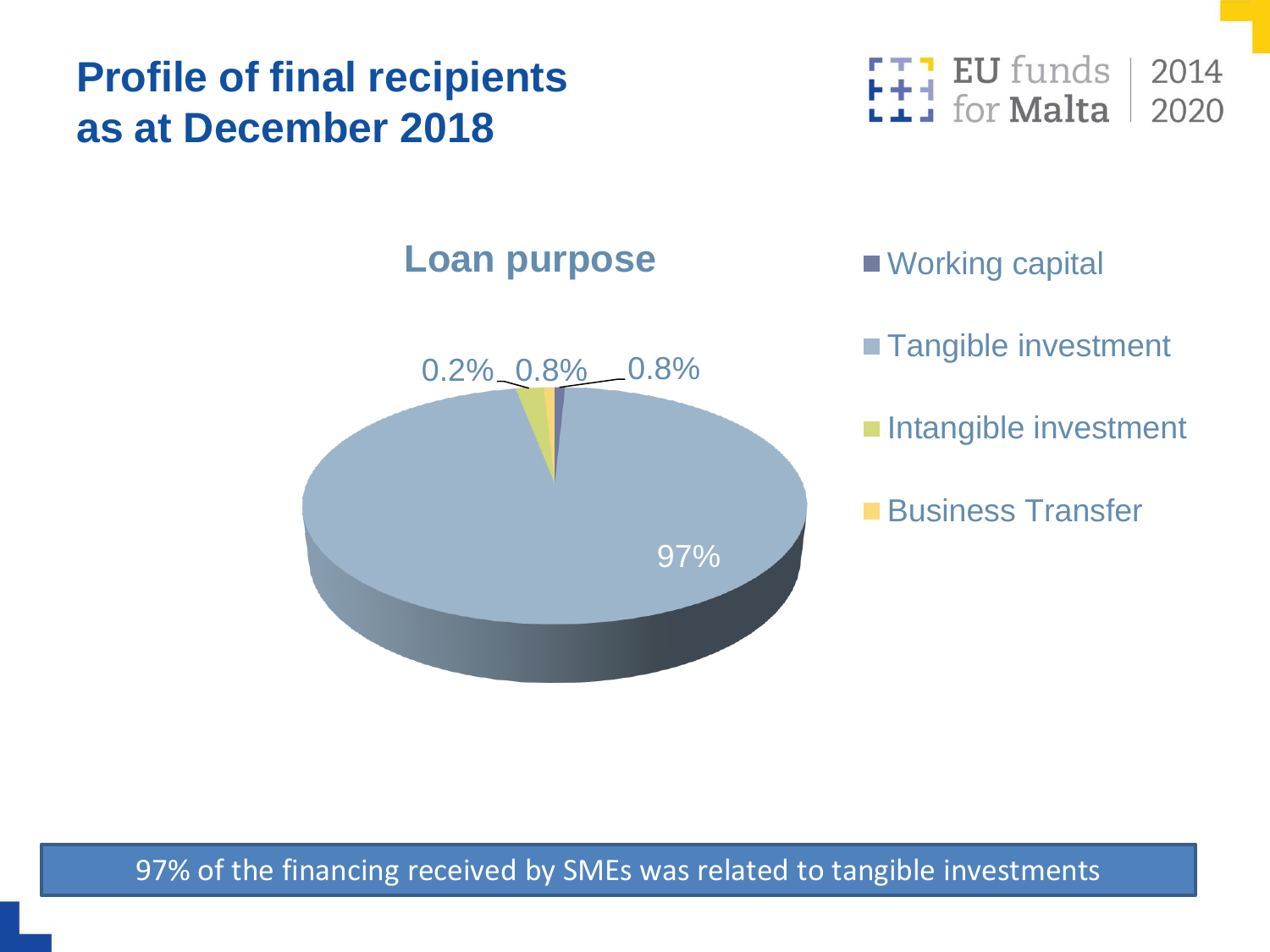# **Evaluation**



As a follow-up of the TAIEX Multi-Country Workshop which took place between the 15<sup>th</sup> and 16<sup>th</sup> October 2018 and to further the discussion on the possibility of holding joint evaluations, Malta circulated a survey amongst Member States to analyse the extent to which they are in favour of a joint evaluation and the extent to which a common methodology is possible.

An analysis of the responses was undertaken and it follows that:

- ➢ Member States would welcome a common methodology to be followed for SMEi evaluation; and
- $\triangleright$  a joint evaluation was not supported by most Member States.

The outcomes of the workshop are being closely followed up and further discussed with the DG Regio Evaluation Unit in order to decide what assistance can be provided to the MS and to give guidance on the way an evaluation on SME Initiative can be conducted.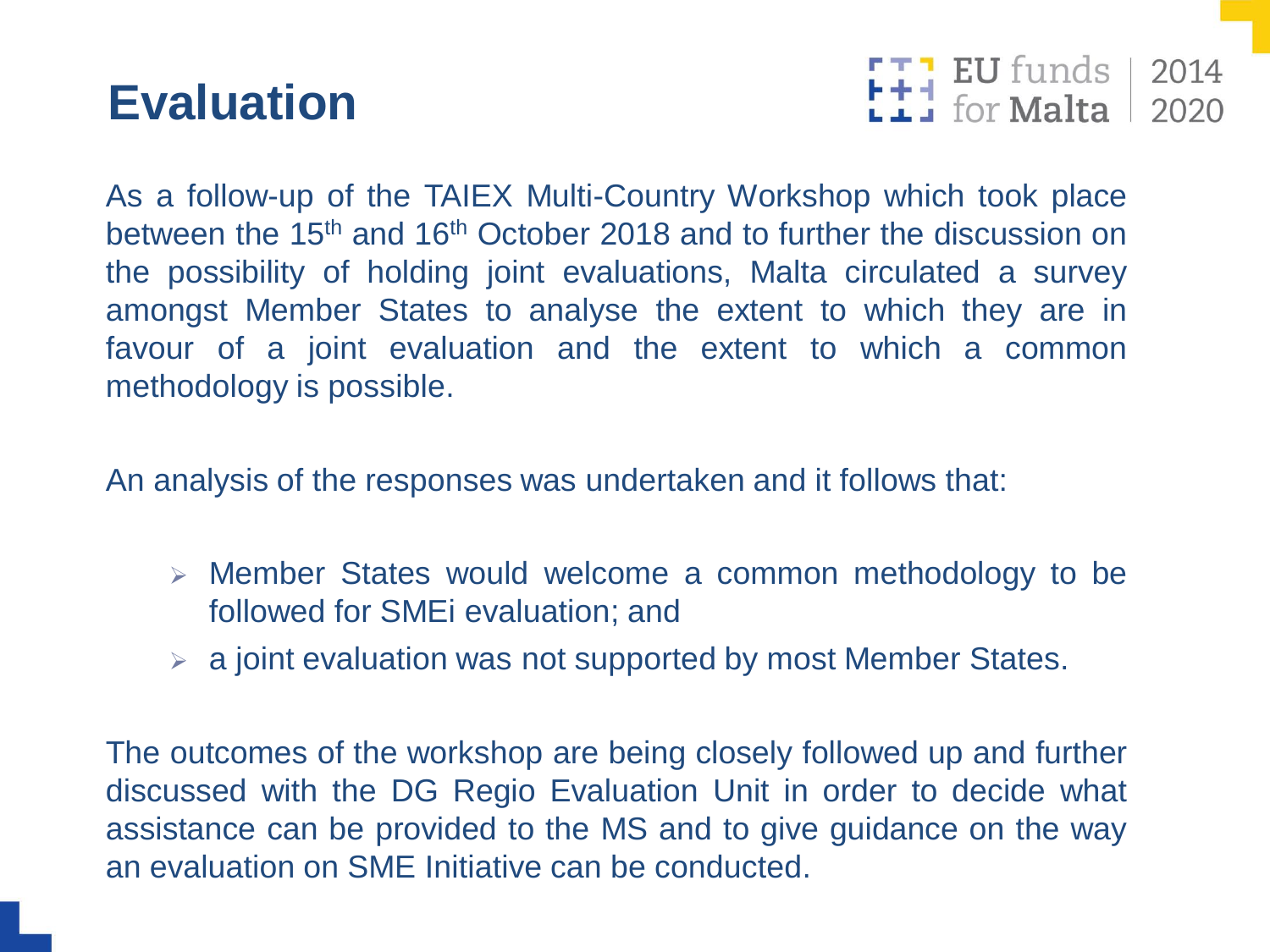



▶ The SMEi continues to perform well, showing that SMEs in Malta are open to the flexibility of Financial Instruments.

 Encouraging results under the SMEi form the basis for a possible interest in a similar instrument dealing with RES and Energy Efficiency.